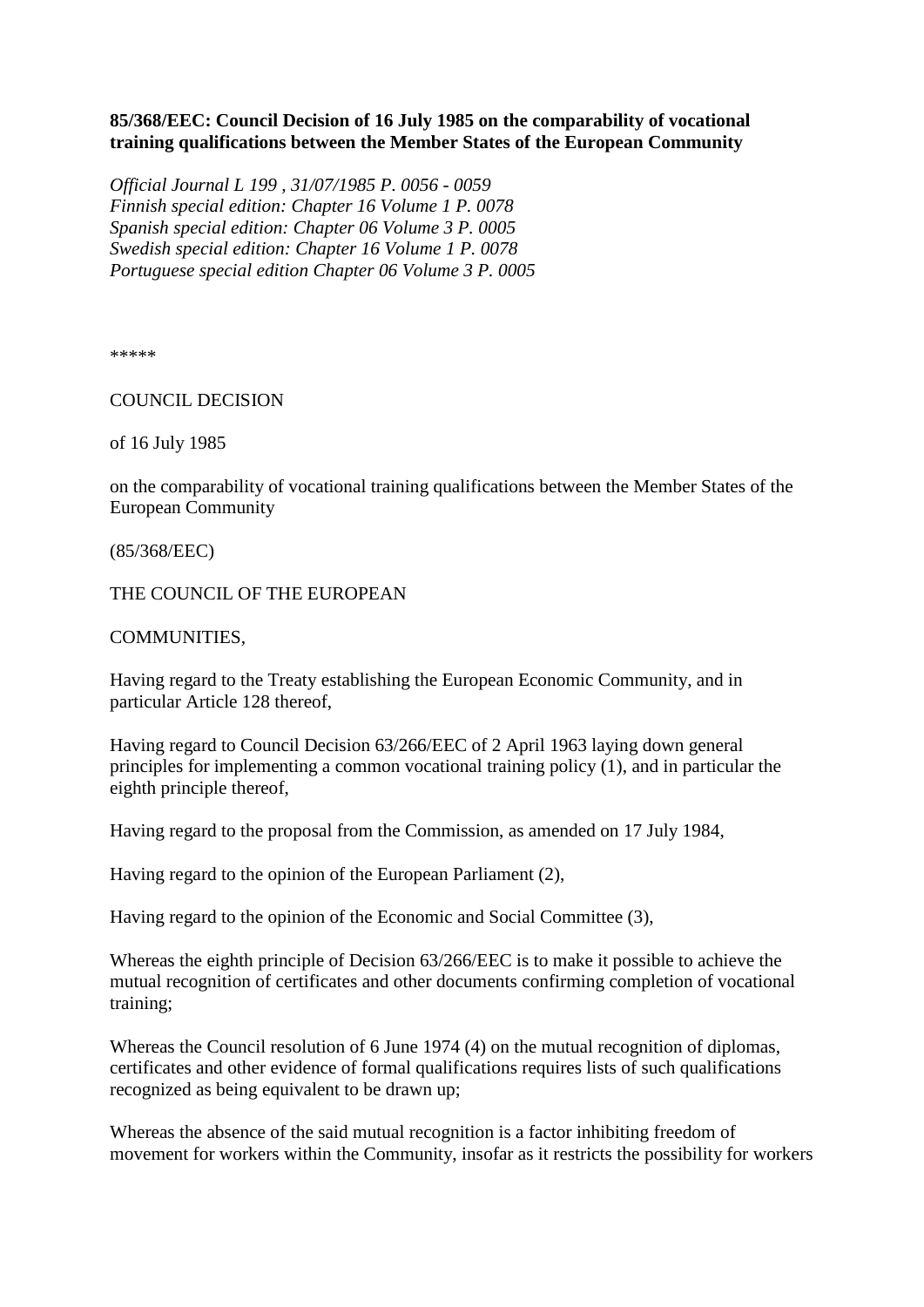seeking employment in one Member State to rely on vocational qualifications which they have obtained in another Member State;

Whereas there is a very substantial degree of diversity in the vocational training systems in the Community; whereas these systems are constantly requiring adaptation to the new situations brought about by the impact of technological change on employment and job content;

Whereas the Council resolution of 11 July 1983 concerning vocational training policies in the European Community in the 1980s (5) affirmed the need for a convergence of policies in the vocational training field, whilst recognizing the diversity of training systems in the Member States, and the need for Community action to be flexible;

Whereas it has been possible for the Commission to establish as a reference point, with the help of the Advisory Committee for Vocational Training, a structure of levels of training which represents a first step towards the achievement of the aims laid down in the eighth principle of Decision 63/266/EEC, but whereas this structure does not reflect all the training systems being developed in the Member States;

Whereas for the skilled-worker level within this structure, and for selected priority groups of occupations, it has been possible to arrive at practical job descriptions and to identify the corresponding vocational training qualifications in the various Member States;

Whereas consultation with the vocational sectors concerned has provided evidence that these results can provide firms, workers and public authorities with valuable information concerning the comparability of vocational training qualifications;

Whereas the same basic methodology could be applied to other occupations or groups of occupations on advice from the Advisory Committee for Vocational Training and with the collaboration of employers, workers and the public authorities in the vocational sectors concerned;

Whereas it is therefore essential to make rapid progress towards the comparability of vocational training qualifications for all skilled workers, and to extend the work to other levels of training as quickly as possible;

Whereas it is advisable to have all the necessary opinions, in particular that of the Advisory Committee for Vocational Training, and the technical assistance of the European Centre for the Development of Vocational Training, and to enable the Member States and the Commission to act in accordance with existing procedures;

Whereas the Advisory Committee for Vocational Training delivered an opinion at its meeting on 18 and 19 January 1983;

Whereas paragraph 21 of the report of the Committee on a People's Europe of 29 and 30 March 1985 should be taken into account,

HAS ADOPTED THIS DECISION:

Article 1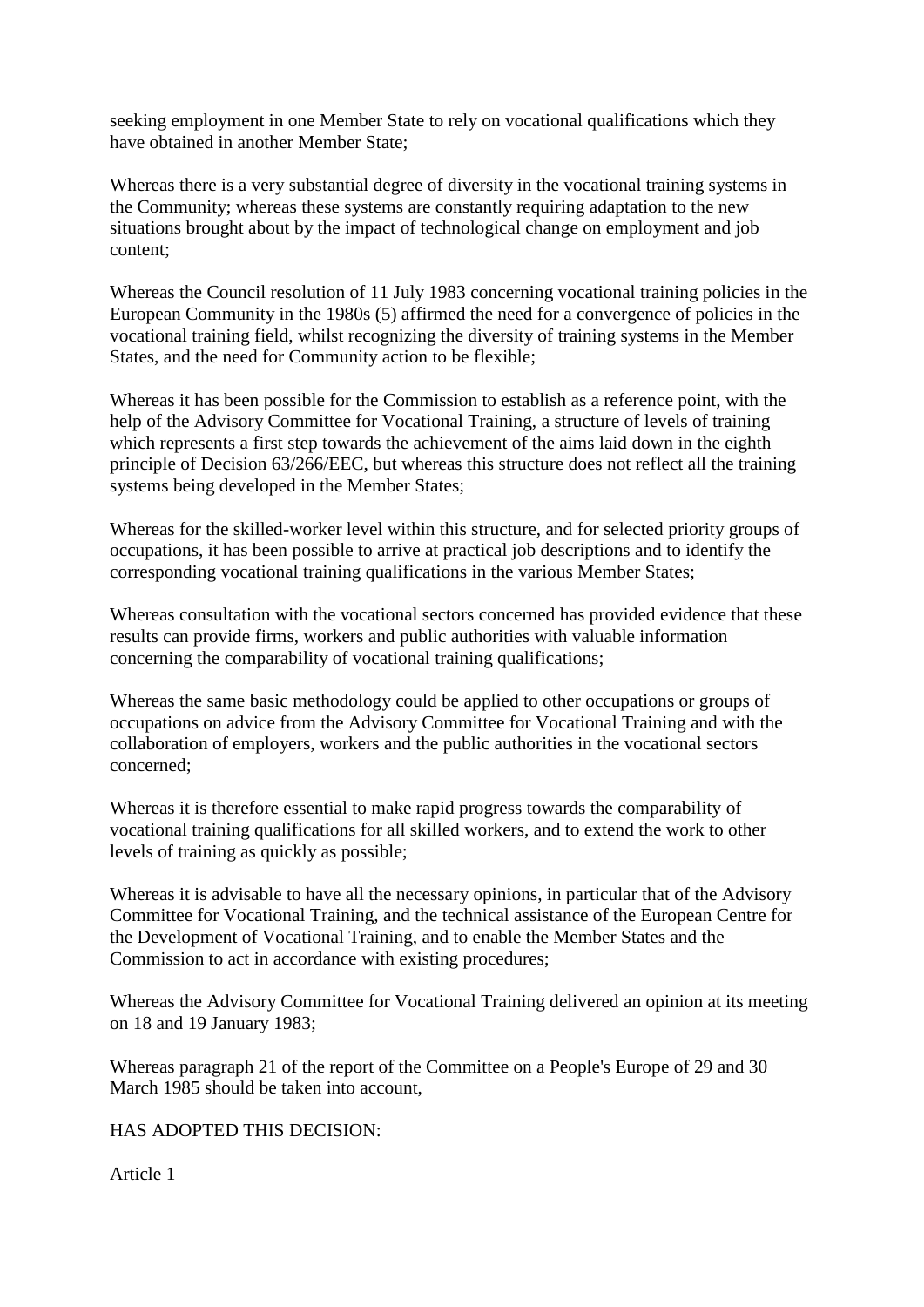The aim of enabling workers to make better use of their qualifications, in particular for the purposes of obtaining suitable employment in another Member State, shall require, for features of job descriptions mutually agreed by the Member States on behalf of workers, within the meaning of Article 128 of the Treaty, expedited common action by the Member States and the Commission to establish the comparability of vocational training qualifications in the Community and improved information on the subject.

## Article 2

1. The Commission, in close cooperation with the Member States, shall undertake work to fulfil the aims set out in Article 1 on the comparability of vocational training qualifications between the various Member States, in respect of specific occupations or groups of occupations.

2. The work may use as a reference the structure of training levels drawn up by the Commission with the help of the Advisory Committee for Vocational Training.

The text of the said structure is attached to this Decision for information purposes.

3. The work referred to in paragraph 2 shall first and foremost concentrate on the occupational qualifications of skilled workers in mutually agreed occupations or groups of occupations.

4. The scope of this Decision may subsequently be extended to permit work to be undertaken, on a proposal from the Commission, at other levels of training.

5. The SEDOC register, used in connection with the European system for the international clearing of vacancies and applications for employment, shall, whenever possible, be used as the common frame of reference for vocational classifications.

## Article 3

The following working procedure shall be employed by the Commission in establishing the comparability of vocational training qualifications in close cooperation with the Member States and the organizations of workers and employers at Community level:

- selection of the relevant occupations or groups of occupations on a proposal from the Member States or the competent employer or worker organizations at Community level;

- drawing up mutually agreed Community job descriptions for the occupations or groups of occupations referred to in the first indent;

- matching the vocational training qualifications recognized in the various Member States with the job descriptions referred to in the second indent;

- establishing tables incorporating information on:

(a) the SEDOC and national classification codes;

(b) the level of vocational training;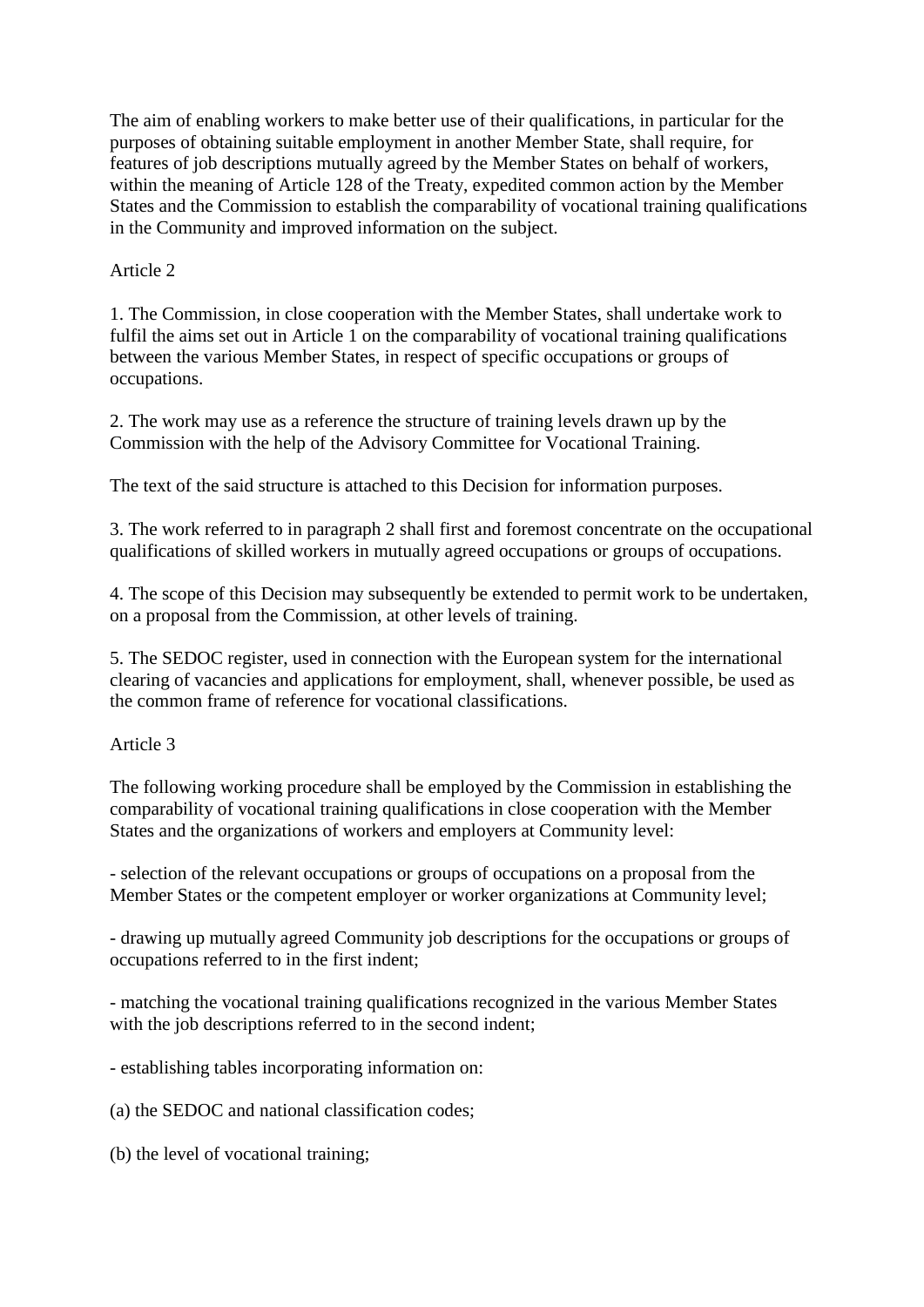(c) for each Member State, the vocational title and corresponding vocational training qualifications;

(d) the organizations and institutions responsible for dispensing vocational training;

(e) the authorities and organizations competent to issue or to validate diplomas, certificates, or other documents certifying that vocational training has been acquired;

- publication of the mutually agreed Community job descriptions and the comparative tables in the Official Journal of the European Communities;

- establishment, within the meaning of Article 4 (3), of a standard information sheet for each occupation or group of occupations, to be published in the Official Journal of the European Communities;

- dissemination of information on the established comparabilities to all appropriate bodies at national, regional and local levels, as well as throughout the occupational sectors concerned.

This action could be supported by the creation of a Community-wide data base, if experience shows the need for such a base.

#### $Articl<sub>e</sub>$  4

1. Each Member State shall designate a coordination body, based wherever possible on existing structures, which shall be responsible for ensuring - in close collaboration with the social partners and the occupational sectors concerned - the proper dissemination of information to all interested bodies. The Member States shall also designate the body responsible for contacts with the coordination bodies in other Member States and with the Commission. 2. The coordination bodies of the Member States shall be competent to establish appropriate arrangements with regard to vocational training information for their competent national, regional or local bodies as well as for their own nationals wishing to work in other Member States and for workers who are nationals of other Member States, on established cases of comparable vocational qualifications.

3. The bodies referred to in paragraph 2 may supply on request in all Member States an information sheet drawn up in accordance with the model provided for in the sixth indent of Article 3, which the worker may present to the employer together with his national certificate.

4. The Commission is to continue studying the introduction of the European vocational training pass advocated by the Committee for a People's Europe in paragraph 21 of its report of 29 and 30 March 1985.

5. The Commission shall give the bodies referred to in paragraph 2, on request, all necessary assistance and advice concerning the preparation and setting up of the arrangements provided for in paragraph 2, including the adaptation and checking of the relevant technical documents.

## Article 5

The Commission shall, in close liaison with the national coordination bodies designated by the Member States,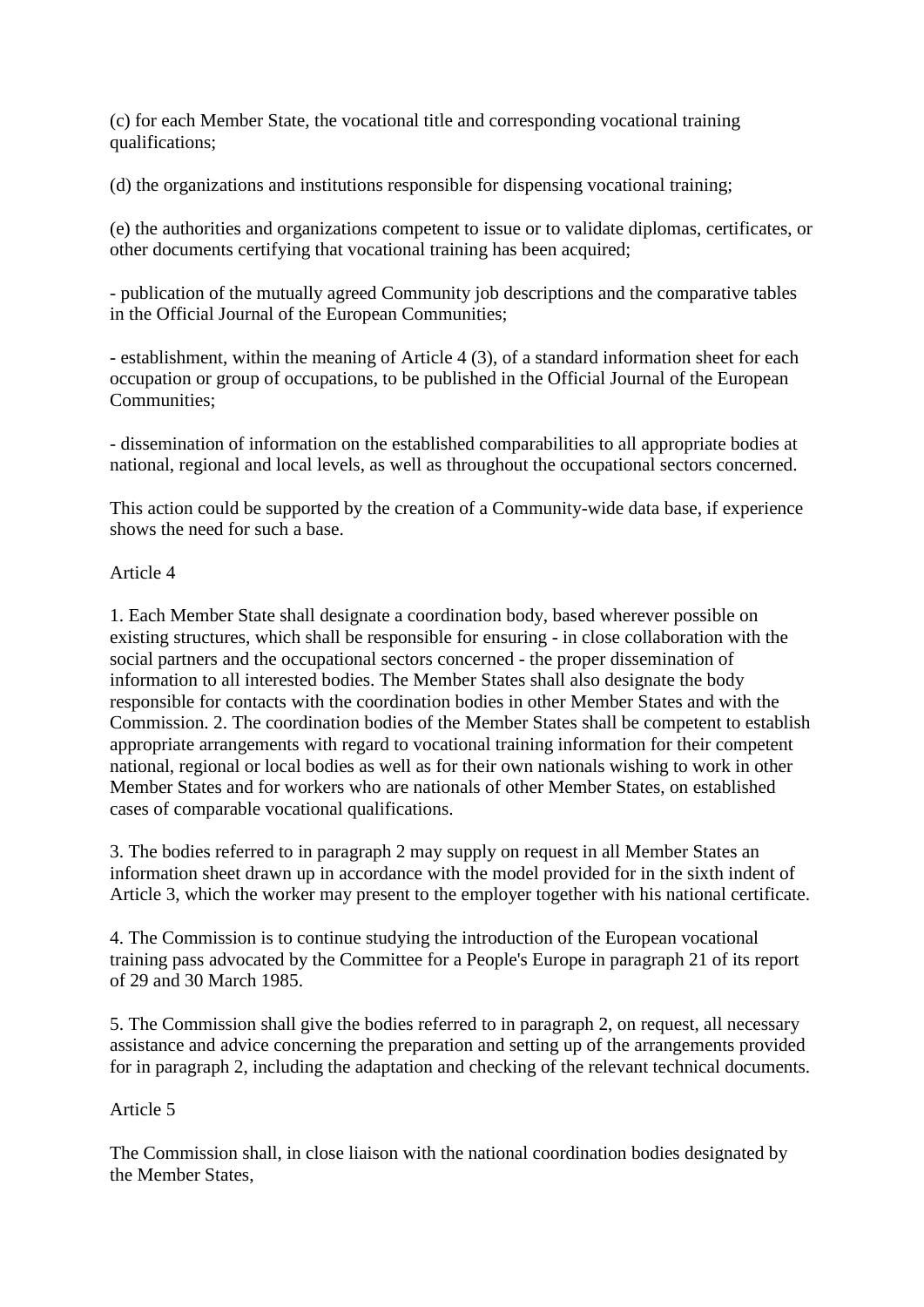- review and update at appropriate, regular intervals, in close cooperation with the Member States and the organizations of workers and employers at Community level, the mutually agreed Community job descriptions and the comparative tables relating to the comparability of vocational training qualifications,

- where necessary, formulate proposals for a more efficient operation of the system including other measures likely to improve the situation as regards the comparability of vocational qualification certificates,

- where necessary, assist in the case of technical difficulties encountered by the national authorities or specialized bodies concerned.

Article 6

Each Member State shall submit to the Commission, for the first time two years after adoption of this Decision, and therefore every four years, a national report on the implementation of this Decision and the results obtained.

The Commission shall, at appropriate intervals, submit a report on its own work and on the application of this Decision in the Member States.

Article 7

This Decision is addressed to the Member States and the Commission.

Done at Brussels, 16 July 1985.

For the Council

The President

M. FISCHBACH

(1) OJ No 63, 20. 4. 1963, p. 1338/63.

(2) OJ No C 77, 19. 3. 1984, p. 11.

- (3) OJ No C 35, 9. 2. 1984, p. 12.
- (4) OJ No C 98, 20. 8. 1974, p. 1.
- (5) OJ No C 193, 20. 7. 1983, p. 2.

ANNEX

Training-level structure referred to in Article 2 (2)

LEVEL 1

Training providing access to this level: compulsory education and professional initiation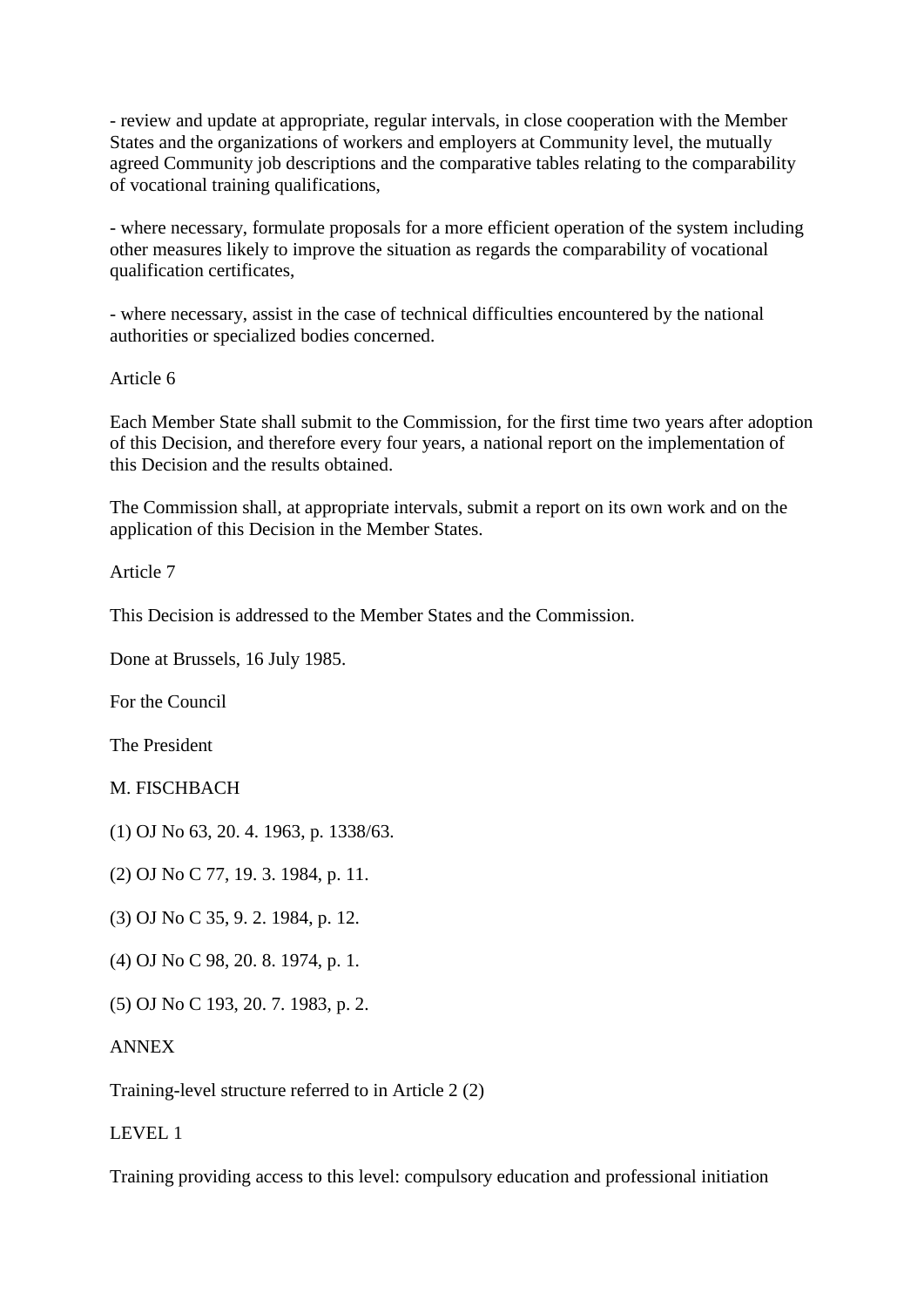This professional initiation is acquired at an educational establishment, in an out-of-school training programme, or at the undertaking. The volume of theoretical knowledge and practical capabilities involved is very limited.

This form of training must primarily enable the holder to perform relatively simple work and may be fairly quickly acquired.

# LEVEL 2

Training providing access to this level: compulsory education and vocational training (including, in particular, apprenticeships)

This level corresponds to a level where the holder is fully qualified to engage in a specific activity, with the capacity to use the instruments and techniques relating thereto.

This activity involves chiefly the performance of work which may be independent within the limits of the relevant techniques.

#### LEVEL 3

Training providing access to this level: compulsory education and/or vocational training and additional technical training or technical educational training or other secondary-level training

This form of training involves a greater fund of theoretical knowledge than level 2. Activity involves chiefly technical work which can be performed independently and/or entail executive and coordination duties.

## LEVEL 4

Training providing access to this level: secondary training (general or vocational) and postsecondary technical training

This form of training involves high-level technical training acquired at or outside educational establishments. The resultant qualification covers a higher level of knowledge and of capabilities. It does not generally require mastery of the scientific bases of the various areas concerned. Such capabilities and knowledge make it possible in a generally autonomous or in an independent way to assume design and/or management and/or administrative responsibilities.

#### LEVEL 5

Training providing access to this level: secondary training (general or vocational) and complete higher training

This form of training generally leads to an autonomously pursued vocational activity - as an employee or as self-employed person - entailing a mastery of the scientific bases of the occupation. The qualifications required for engaging in a vocational activity may be integrated at these various levels.